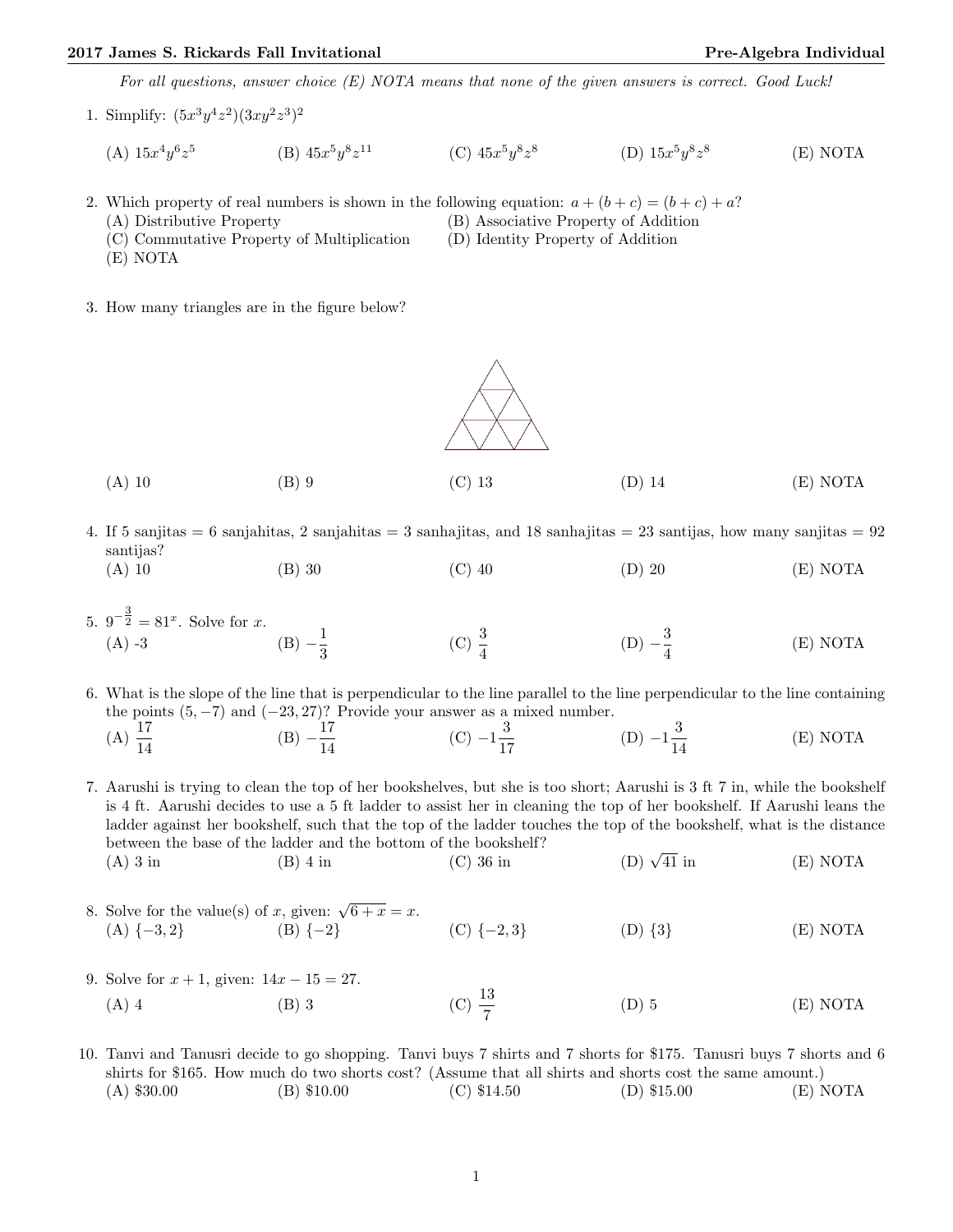## 2017 James S. Rickards Fall Invitational **Pre-Algebra Individual** Pre-Algebra Individual

11. Ms. Pickett tells Jason, Rayyan, Anirudh, and Siddharth to stand in a line. Jason and Rayyan threaten to start crying if they don't get to stand together in the line. How many distinct arrangements can the boys stand in such that no one cries? (A) 24 (B) 60 (C) 12 (D) 48 (E) NOTA

12. Ms. Pickett orders the same boys from Question 11 to now sit in a circle, but Ms. Pickett has headphones and doesn't mind the crying anymore (i.e. Jason and Rayyan don't necessarily have to sit together anymore). How many distinct arrangements can the boys sit in? (A) 12 (B) 24 (C) 3 (D) 6 (E) NOTA

- 13. What is the Least Common Multiple of 121 and 1001? (A) 1001 (B) 11 (C) 11011 (D) 2002 (E) NOTA
- 14. Ria decides to interview 100 students at Rickards High School to find out what sport they play (All students play at least one sport out of Tennis, Football, or Swimming). Of the 100 students, 48 students swim, 59 students play tennis, and 37 students play football. 20 students play both tennis and football, 13 students both play football and swim, and 28 students both play tennis and swim. 5 students played all 3 sports. How many students refused to answer Ria's question?
	- (A) 88 (B) 11 (C) 10 (D) Not Enough Information (E) NOTA
- 15. Aliana is trapped inside a maze, and and she is trying to escape from Anagha, a fire-breathing dragon. Aliana starts at Point A, and she has to get to Point B to be able to leave the maze where Anagha is keeping her. If Aliana can move only right or down, in how many distinct ways can she get from Point A to Point B?



| $(A)$ 462<br>$(C)$ 402<br>(B) 86400 | $(D)$ 482 | (E) NOTA |
|-------------------------------------|-----------|----------|
|-------------------------------------|-----------|----------|

- 16. Which quadrants does the line  $y = -7x + 4$  pass through? (A) I, III only (B) I, III, IV only (C) I, II, III only (D) I, II, IV only (E) NOTA
- 17. Find the diameter of a sphere with surface area  $100\pi$  in<sup>2</sup>. (Assume all answers are in inches)<br>
(A)  $2\sqrt[3]{75}$  (B) 5 (C)  $\sqrt[3]{75}$  (D) 10  $(A) 2\sqrt[3]{75}$ (C)  $\sqrt[3]{75}$  (D) 10 (E) NOTA
- 18. Find the sum of all integral factors of 2017. (A) 2017 (B) 2313 (C) 0 (D) 2018 (E) NOTA

19. Find the equation of the line that is perpendicular to  $y = 3x + 5$  and passes through the point  $(-7, -8)$ . (A)  $y = -\frac{1}{2}$  $\frac{1}{3}x - \frac{17}{3}$  $\frac{17}{3}$  (B)  $y = -\frac{1}{3}$  $rac{1}{3}x-\frac{31}{3}$  $\frac{31}{3}$  (C)  $y = \frac{1}{3}$  $rac{1}{3}x-\frac{31}{3}$  $rac{31}{3}$  (D)  $y = -\frac{1}{3}$  $\frac{1}{3}x + \frac{31}{3}$  $\frac{\pi}{3}$  (E) NOTA